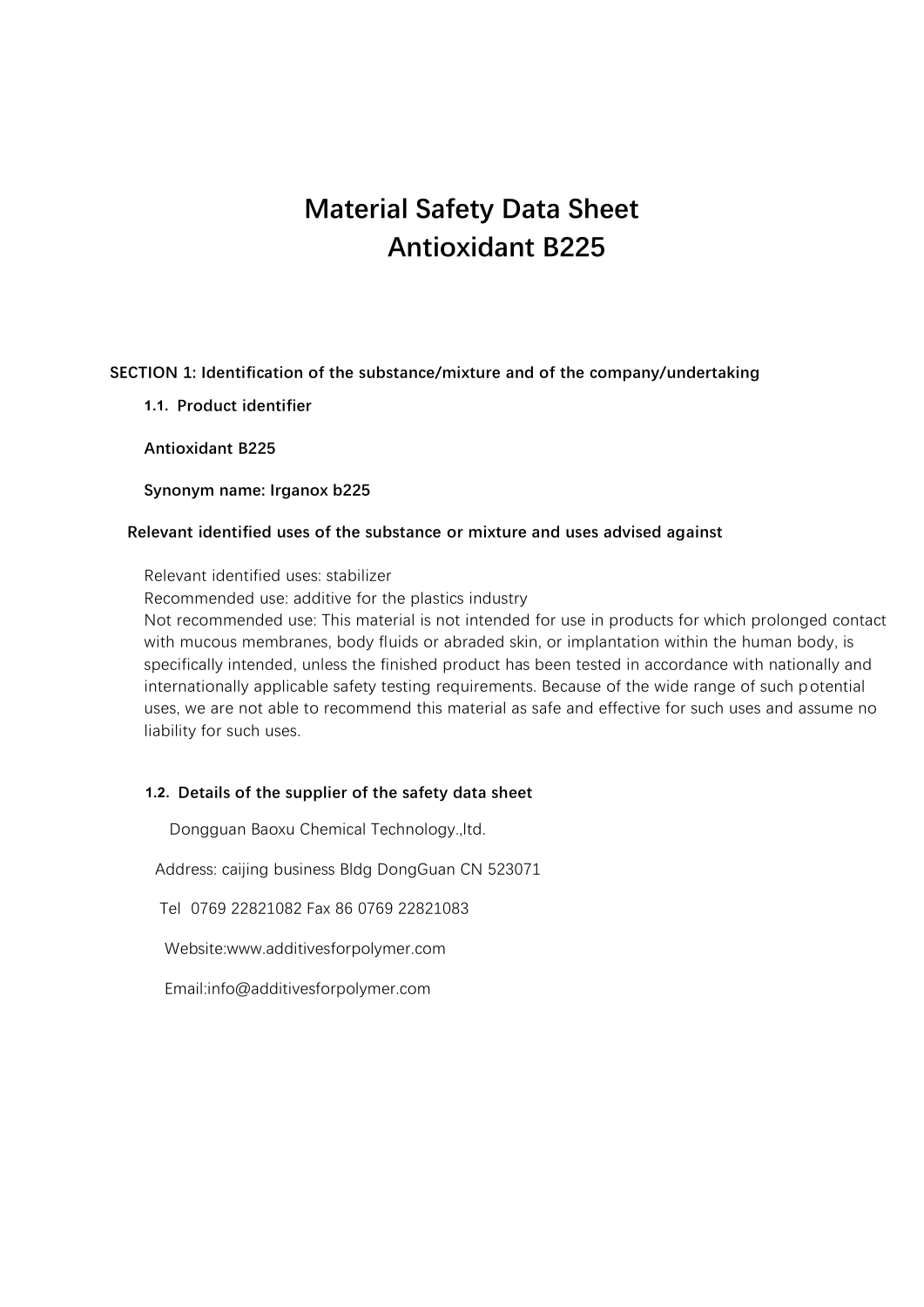#### **SECTION 2: Hazards Identification**

**2.1. Classification of the substance or mixture**

According to Regulation (EC) No 1272/2008 [CLP]

No need for classification according to GHS criteria for this product.

# **2.2. Label elements**

Globally Harmonized System, EU (GHS)

The product does not require a hazard warning label in accordance with GHS criteria.

# **2.3. Other hazards**

According to Regulation (EC) No 1272/2008 [CLP] The product is under certain conditions capable of dust explosion.

#### **SECTION 3: Composition/Information on Ingredients**

#### **3.1. Substances**

Not applicable

# **3.2. Mixtures**

Chemical nature

Additive for plastic material stabilization

#### **SECTION 4: First-Aid Measures**

#### **4.1. Description of first aid measures** Remove contaminated clothing.

If inhaled: Keep patient calm, remove to fresh air, seek medical attention.

On skin contact: Wash thoroughly with soap and water.

On contact with eyes: Wash affected eyes for at least 15 minutes under running water with eyelids held open.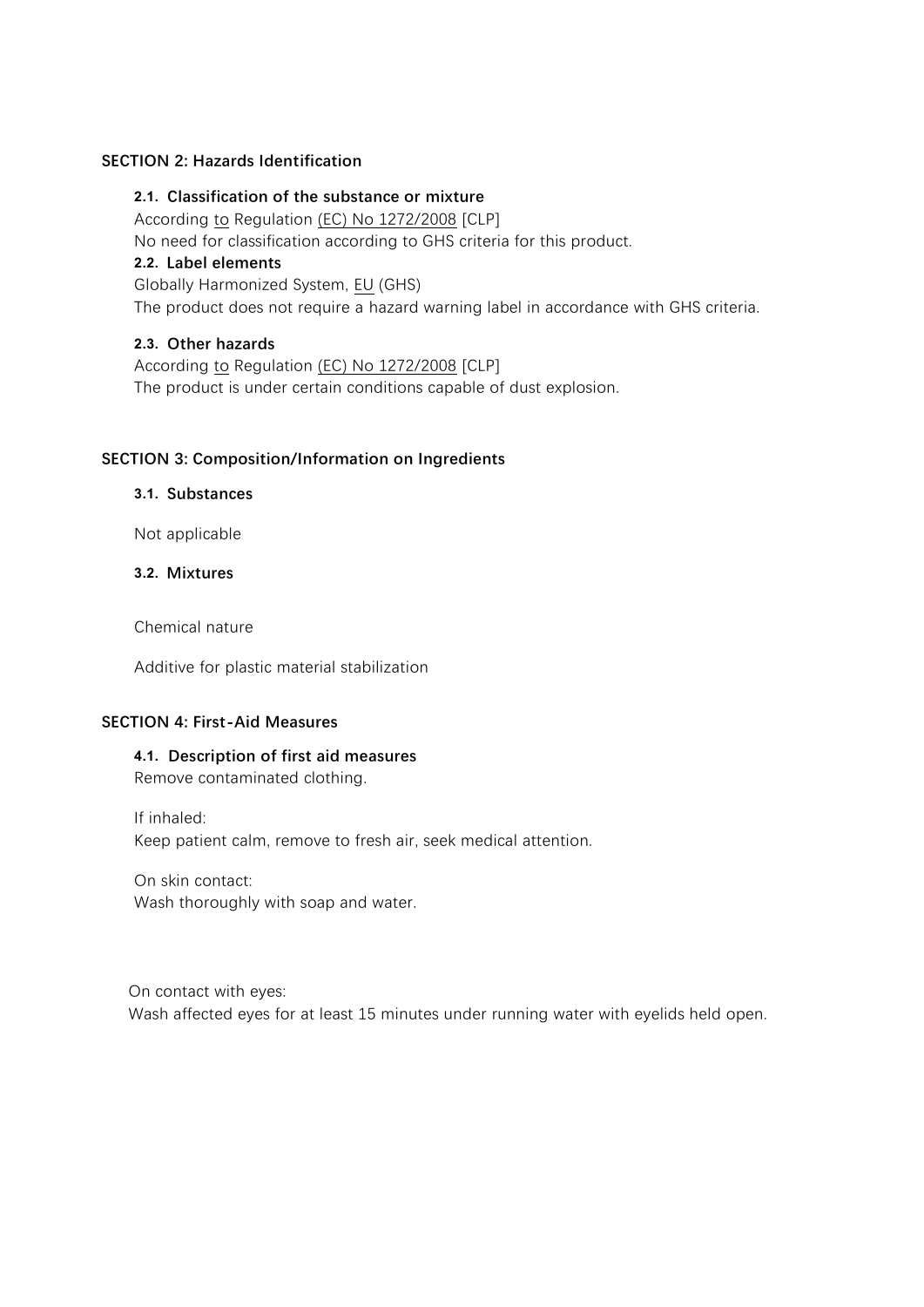# **4.2. Most important symptoms and effects, both acute and delayed**

Symptoms: The most important known symptoms and effects are described in the labelling (see section 2) and/or in section 11.

Further important symptoms and effects are so far not known.

# **4.3. Indication of any immediate medical attention and special treatment needed**

Treatment: Treat according to symptoms (decontamination, vital functions), no known specific antidote.

# **SECTION 5: Fire-Fighting Measures**

# **5.1. Extinguishing media**

Suitable extinguishing media: dry powder, foam

Unsuitable extinguishing media for safety reasons: carbon dioxide

Additional information:

Avoid whirling up the material/product because of the danger of dust explosion.

# **5.2. Special hazards arising from the substance or mixture**

harmful vapours Evolution of fumes/fog. The substances/groups of substances mentioned can be released in case of fire.

# **5.3. Advice for fire-fighters**

Special protective equipment: Wear a self-contained breathing apparatus.

Further information:

The degree of risk is governed by the burning substance and the fire conditions. Contaminated extinguishing water must be disposed of in accordance with official regulations.

# **SECTION 6: Accidental Release Measures**

# **6.1. Personal precautions, protective equipment and emergency procedures**

Avoid dust formation. Use personal protective clothing.

# **6.2. Environmental precautions**

Contain contaminated water/firefighting water. Do not discharge into drains/surface waters/groundwater.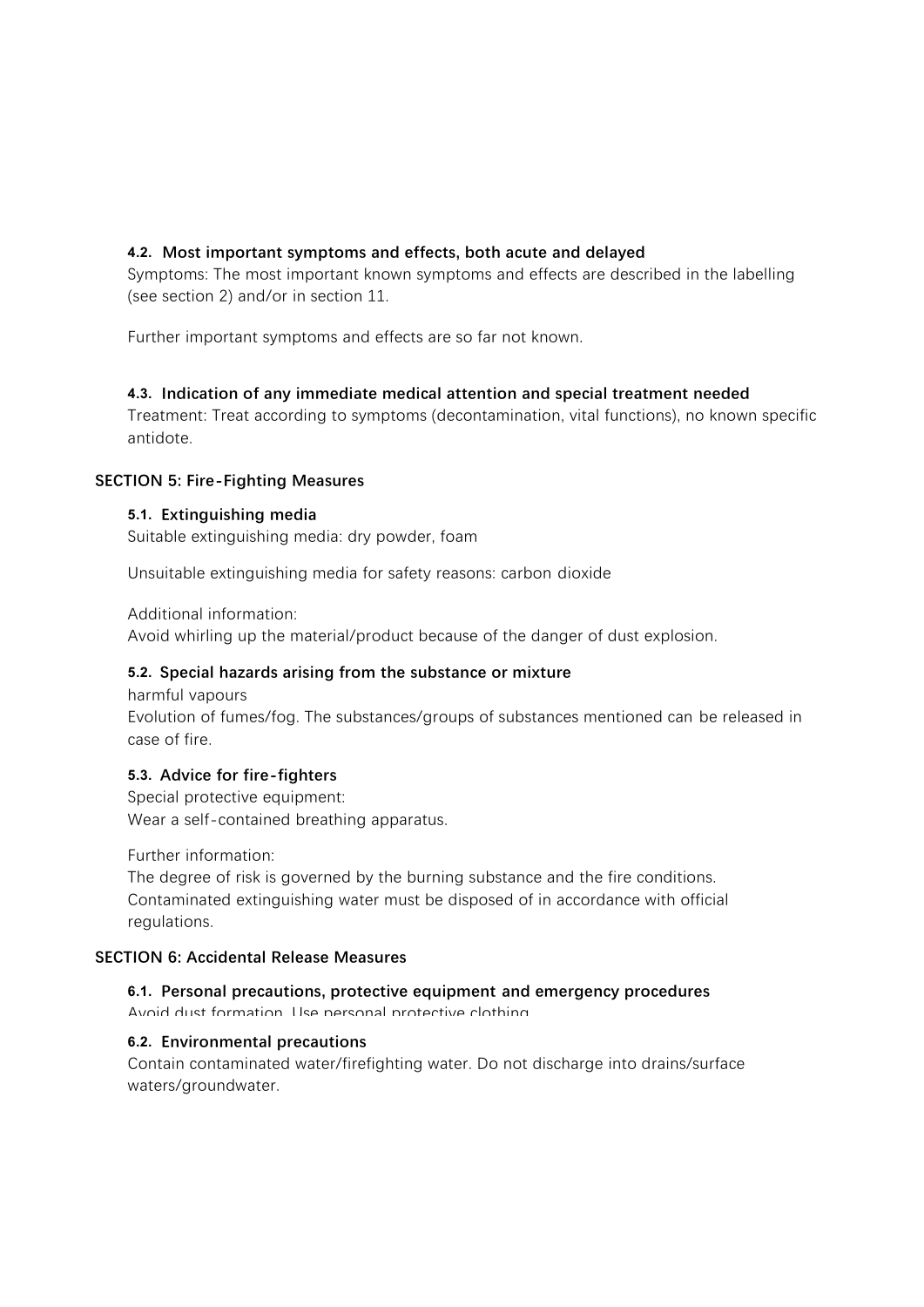# **6.3. Methods and material for containment and cleaning up**

For small amounts: Pick up with suitable appliance and dispose of. For large amounts: Contain with dust binding material and dispose of. Avoid raising dust.

#### **6.4. Reference to other sections**

Information regarding exposure controls/personal protection and disposal considerations can be found in section 8 and 13.

#### **SECTION 7: Handling and Storage**

#### **7.1. Precautions for safe handling**

Breathing must be protected when large quantities are decanted without local exhaust ventilation. Protection against fire and explosion: Avoid dust formation. Take precautionary measures against static discharges.

Dust explosion class: Dust explosion class 2 (Kst-value 200 up to 300 bar m s-1).

#### **7.2. Conditions for safe storage, including any incompatibilities**

Further information on storage conditions: Keep container tightly closed and dry; store in a cool place.

The packed product is not damaged by low temperatures or by frost. The packed product will not be damaged by high temperatures.

# **7.3. Specific end use(s)**

For the relevant identified use(s) listed in Section 1 the advice mentioned in this section 7 is to be observed.

# **SECTION 8: Exposure Controls/Person Protection 8.1. Control parameters**

Components with occupational exposure limits

67-56-1: methanol

Skin Designation (OEL (EU)) The substance can be absorbed through the skin. TWA value 260 mg/m3 ; 200 ppm (OEL (EU)) indicative

6683-19-8: Pentaerythritol tetrakis(3-(3,5-di-tert-butyl-4-hydroxyphenyl)propionate)

# **8.2. Exposure controls**

Personal protective equipment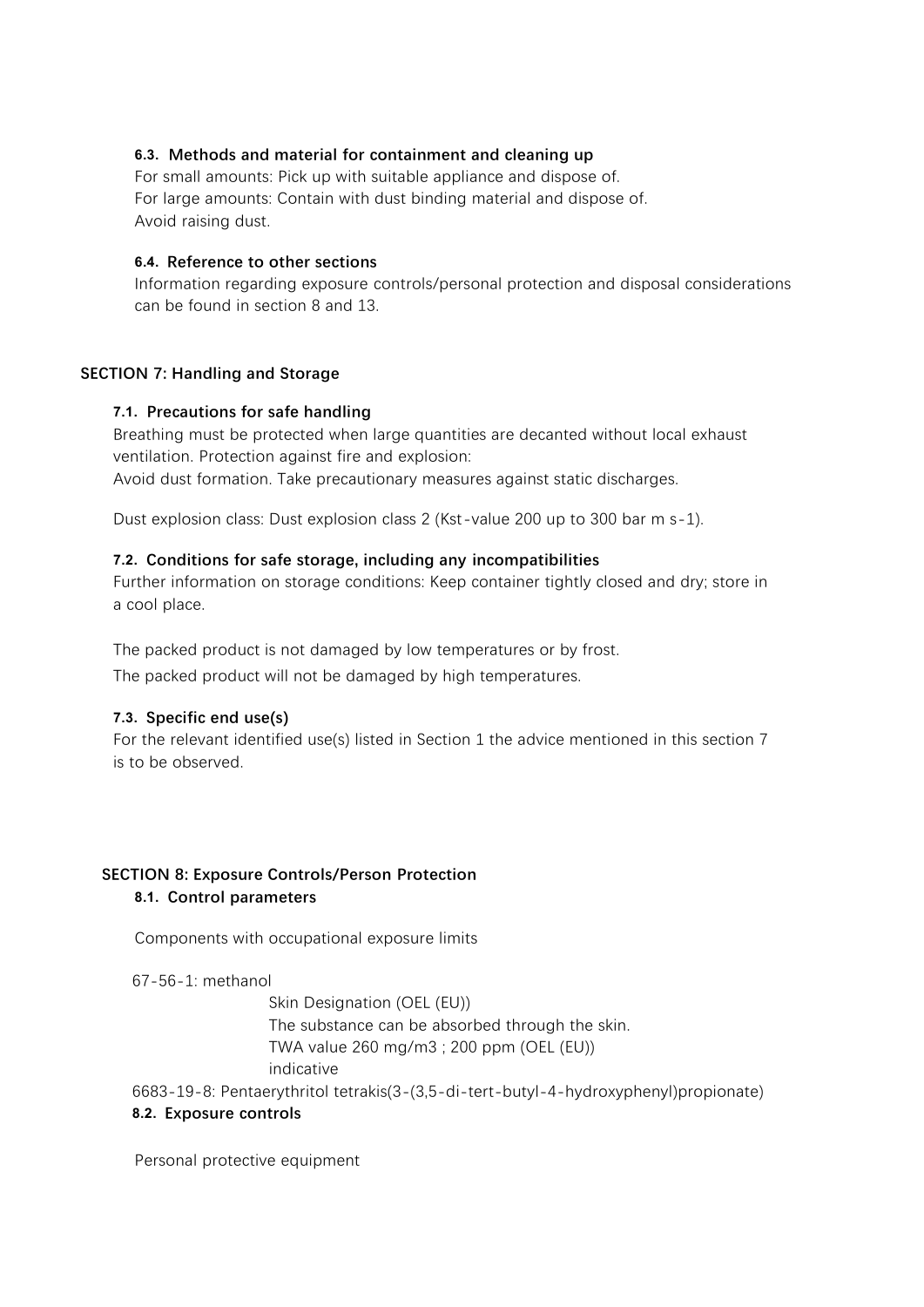# Respiratory protection:

Suitable respiratory protection for lower concentrations or short-term effect: Particle filter with medium efficiency for solid and liquid particles (e.g. EN 143 or 149, Type P2 or FFP2)

# Hand protection:

Chemical resistant protective gloves (EN 374)

Suitable materials also with prolonged, direct contact (Recommended: Protective index 6, corresponding > 480 minutes of permeation time according to EN 374): e.g. nitrile rubber (0.4 mm), chloroprene rubber (0.5 mm), polyvinylchloride (0.7 mm) and other Supplementary note: The specifications are based on tests, literature data and information of glove manufacturers or are derived from similar substances by analogy. Due to many conditions (e.g. temperature) it must be considered, that the practical usage of a chemical-protective glove in practice may be much shorter than the permeation time determined through testing. Manufacturer's directions for use should be observed because of great diversity of types.

Eye protection:

Safety glasses with side-shields (frame goggles) (e.g. EN 166)

Body protection:

Body protection must be chosen based on level of activity and exposure.

# General safety and hygiene measures

Handle in accordance with good industrial hygiene and safety practice. Wearing of closed work clothing is recommended. Handle in accordance with good industrial hygiene and safety practice.

Environmental exposure controls For information regarding environmental exposure controls, see Section 6.

# **SECTION 9: Physical and Chemical Properties**

# **9.1. Information on basic physical and chemical properties**

| Form:                                    | powder white to cream                                           |
|------------------------------------------|-----------------------------------------------------------------|
| Colour:                                  | odourless                                                       |
| Odour:                                   | No applicable information                                       |
| Odour                                    | available. 7 - 10 (10 g/l)                                      |
| threshold:                               | (as aqueous suspension)                                         |
| рH                                       | $>100$ °C                                                       |
| Melting point:                           | The statements are based on<br>the properties of the individual |
| <b>Boiling</b><br>point: Flash<br>point: | compents.<br>not applicable                                     |
| Evaporatio                               | not applicable, the product is a                                |
| n rate:                                  | The product is a non-volatile solid.                            |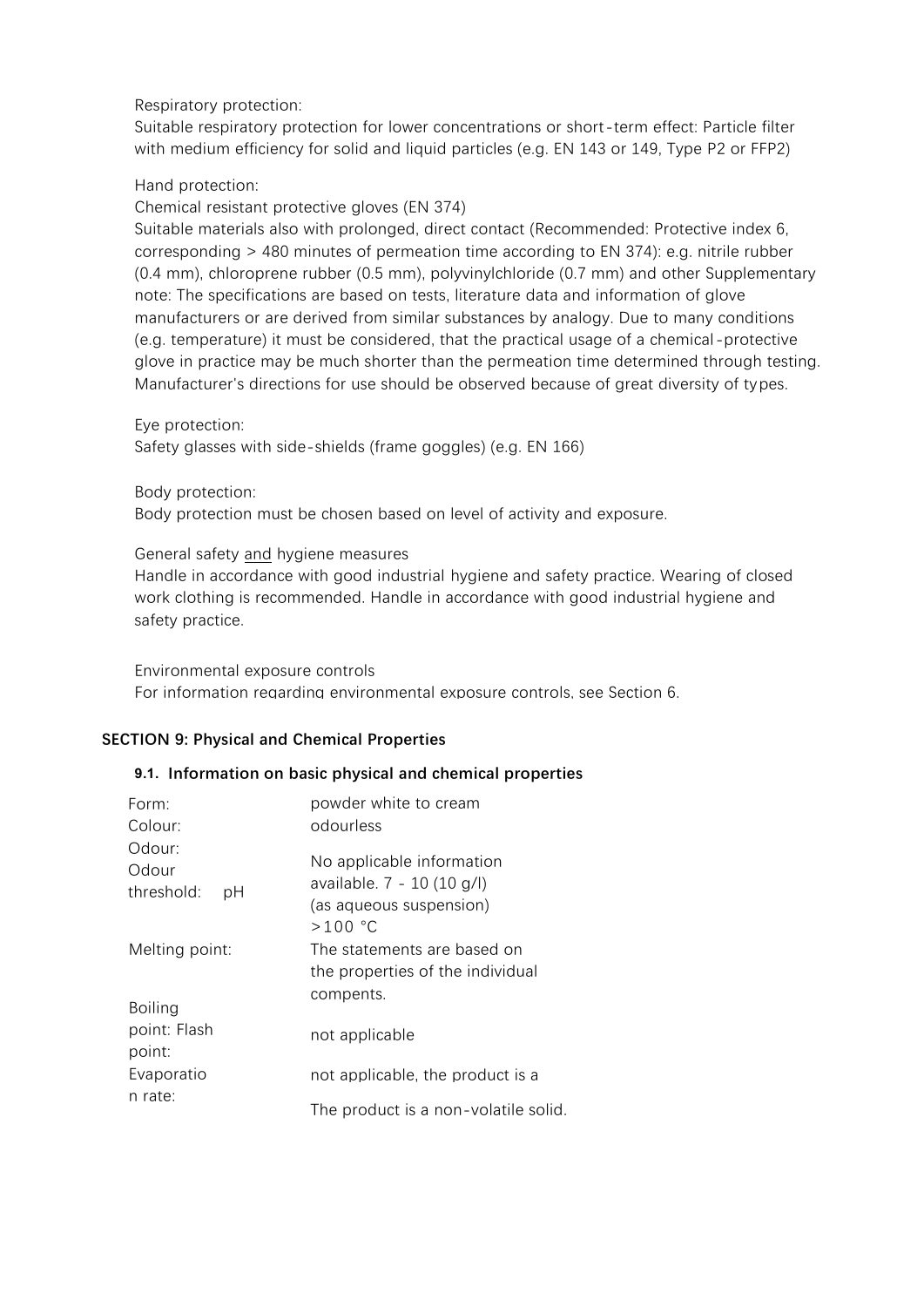# not flammable

|                                | For solids not relevant for                             |
|--------------------------------|---------------------------------------------------------|
|                                | classification and labelling.                           |
|                                | For solids not relevant for                             |
| Flammability:                  | classification and labelling.                           |
| Lower explosion                | 400 °C                                                  |
| limit:                         | > 250 °C                                                |
|                                | Upper explosion limit: The product has not been tested. |
|                                | The statement has been derived from                     |
| Ignition temperature:          | the properties of the individual                        |
|                                | components                                              |
| Vapour pressure:               |                                                         |
|                                | The product has not been tested.                        |
| Solubility in water: insoluble |                                                         |
|                                | Solubility (qualitative) solvent(s): organic solvents   |
|                                | Partitioning coefficient n-octanol/water (log Kow):     |
|                                | Study scientifically not justified.                     |
| Self ignition:                 | not self-igniting                                       |

|  | Thermal decomposition: $>$ 350 °C |  |  |
|--|-----------------------------------|--|--|
|  |                                   |  |  |

|                     | 290 °C         |
|---------------------|----------------|
| Viscosity, dynamic: |                |
|                     | not determined |
| Explosion hazard:   | not explosive  |

#### **9.2. Other information**

Self heating ability: It is not a substance capable of spontaneous heating.

Minimum ignition energy:

No data available.

Radioactivity:

not radioactive for transport purposes

| Bulk density: | 450 - 500 kg/m3 |
|---------------|-----------------|
| Hygroscopy:   | Non-hygroscopic |

# **SECTION 10: Stability and Reactivity** *CONDERTY <b>SECTION* 10: Stability and Reactivity

#### **10.1. Reactivity**

No hazardous reactions if stored and handled as prescribed/indicated.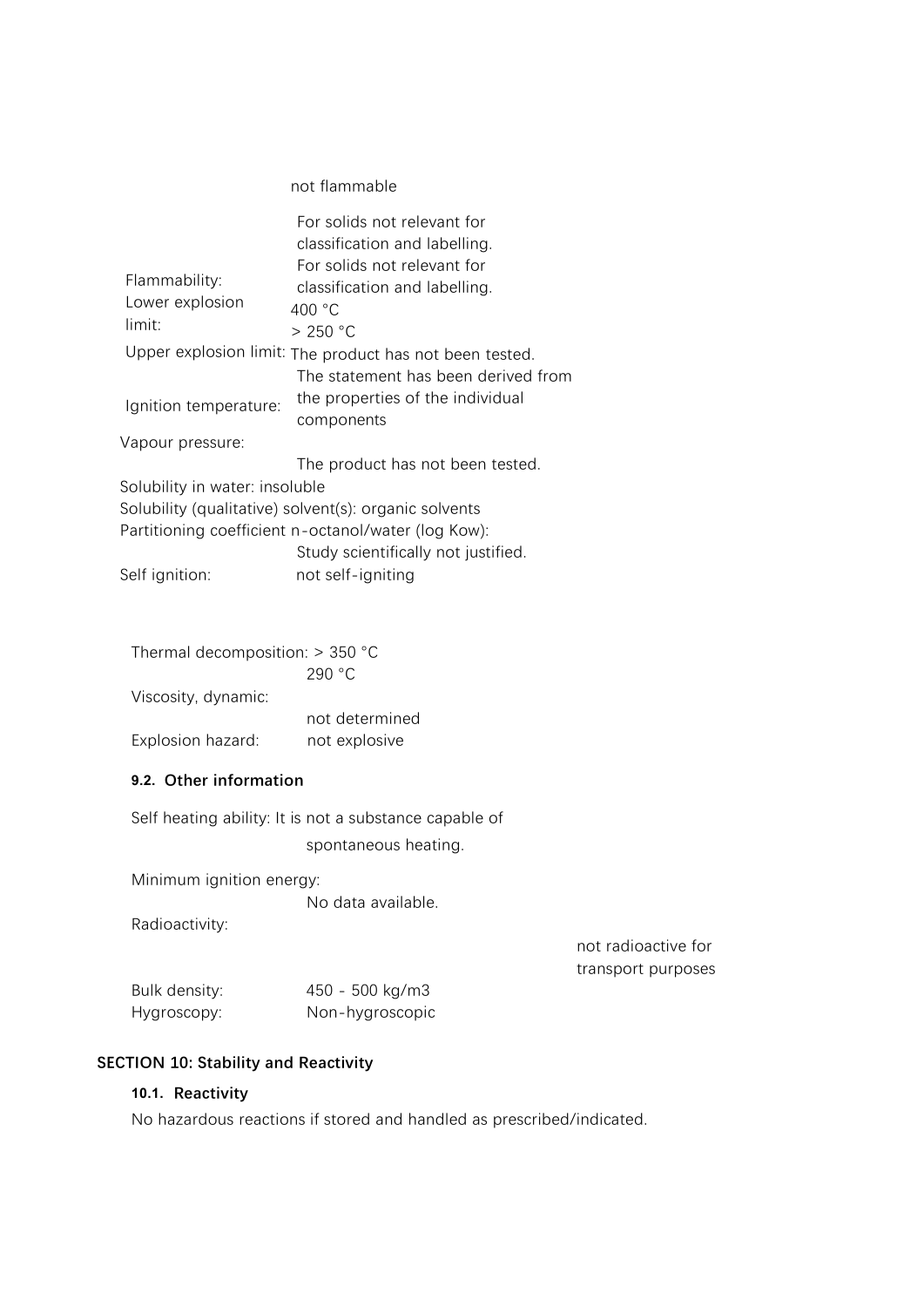| Corrosion to<br>metals: Reactions<br>with water/air: | No corrosive effect on metal.<br>Reaction with:                 | water                |
|------------------------------------------------------|-----------------------------------------------------------------|----------------------|
|                                                      | Flammable gases:                                                | no                   |
|                                                      | Toxic gases:<br>Corrosive gases:<br>Smoke or fog:<br>Peroxides: | no<br>no<br>no<br>no |
|                                                      | Reaction with:                                                  | air                  |
|                                                      | Flammable gases:<br>Toxic gases:                                | no<br>no             |
|                                                      | Corrosive gases:                                                | no                   |
|                                                      | Smoke or fog:                                                   | no                   |
|                                                      | Peroxides:                                                      | no                   |

#### **10.2. Chemical stability**

The product is stable if stored and handled as prescribed/indicated.

Peroxides: 0 %

The product does not contain peroxides.

#### **10.3. Possibility of hazardous reactions**

The product may contain explosive fine dust or such dust may be produced by abrasion during transport or product transfer.

Date of print 03.05.2017

#### **10.4. Conditions to avoid**

Avoid dust formation. Avoid deposition of dust. Avoid all sources of ignition: heat, sparks, open flame. Avoid electro-static charge.

#### **10.5. Incompatible materials**

Substances to avoid:

strong acids, strong bases, strong oxidizing agents

#### **10.6. Hazardous decomposition products**

Hazardous decomposition products:

No hazardous decomposition products if stored and handled as prescribed/indicated.

#### **SECTION 11: Toxicological Information**

#### **11.1. Information on toxicological effects**

Acute toxicity

Experimental/calculated data: LD50 rat (oral): > 2,000 mg/kg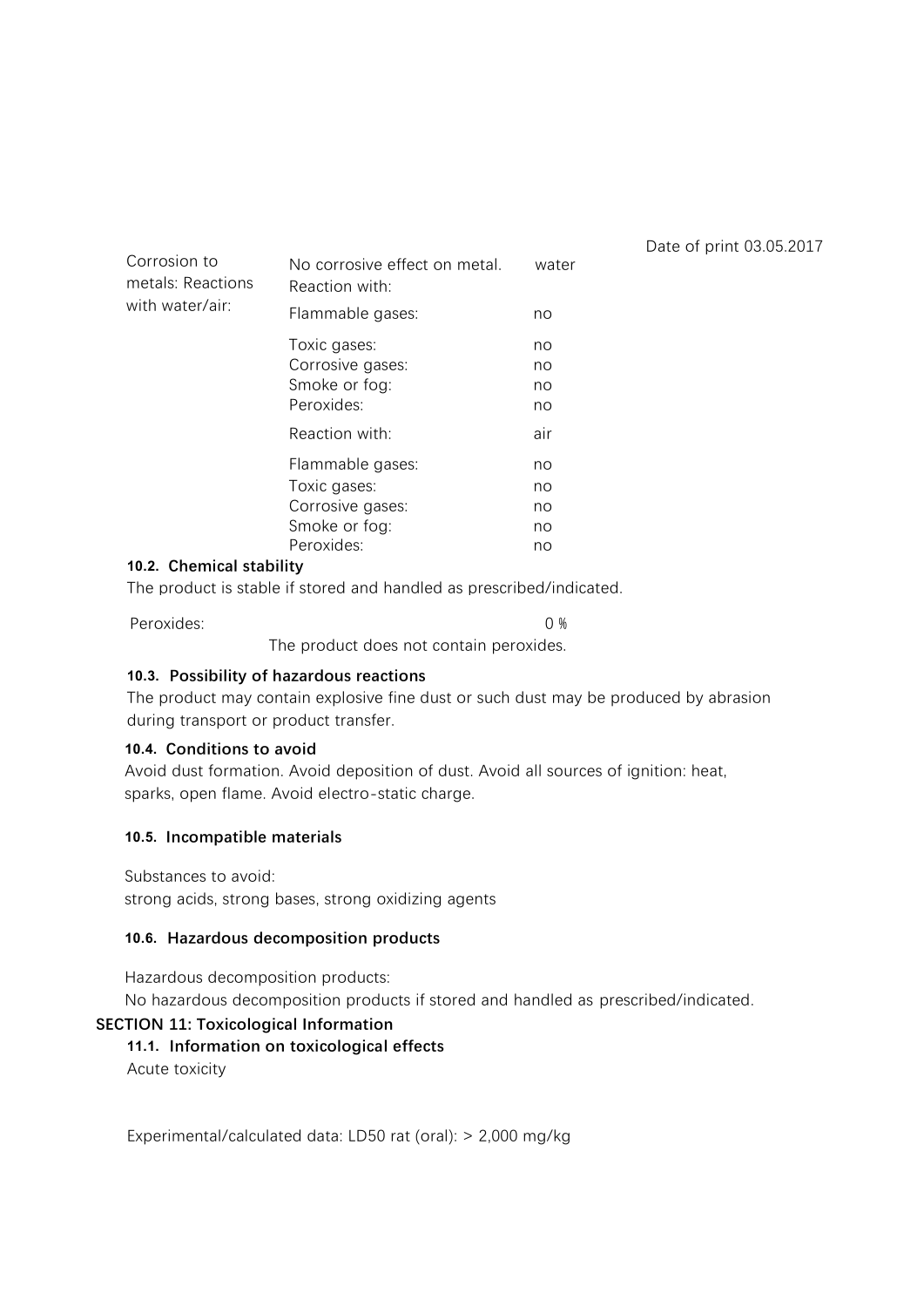(by inhalation):not determined LD50 rat (dermal): > 2,000 mg/kg Irritation

Experimental/calculated data: Skin corrosion/irritation rabbit: non-irritant Serious eye damage/irritation rabbit: non-irritant Respiratory/Skin sensitization Experimental/calculated data: other guinea pig: Non-sensitizing.

Germ cell mutagenicity

Assessment of mutagenicity: Based on the ingredients, there is no suspicion of a mutagenic effect. **Carcinogenicity** Assessment of carcinogenicity: The whole of the information assessable provides no indication of a carcinogenic effect. Reproductive toxicity Assessment of reproduction toxicity: Based on the ingredients, there is no suspicion of a toxic effect on reproduction. Specific target organ toxicity (single exposure) No data available. Repeated dose toxicity and Specific target organ toxicity (repeated exposure) No data available. Aspiration hazard No data available. Other relevant toxicity information

The product has not been tested. The statements on toxicology have been derived from the properties of the individual components.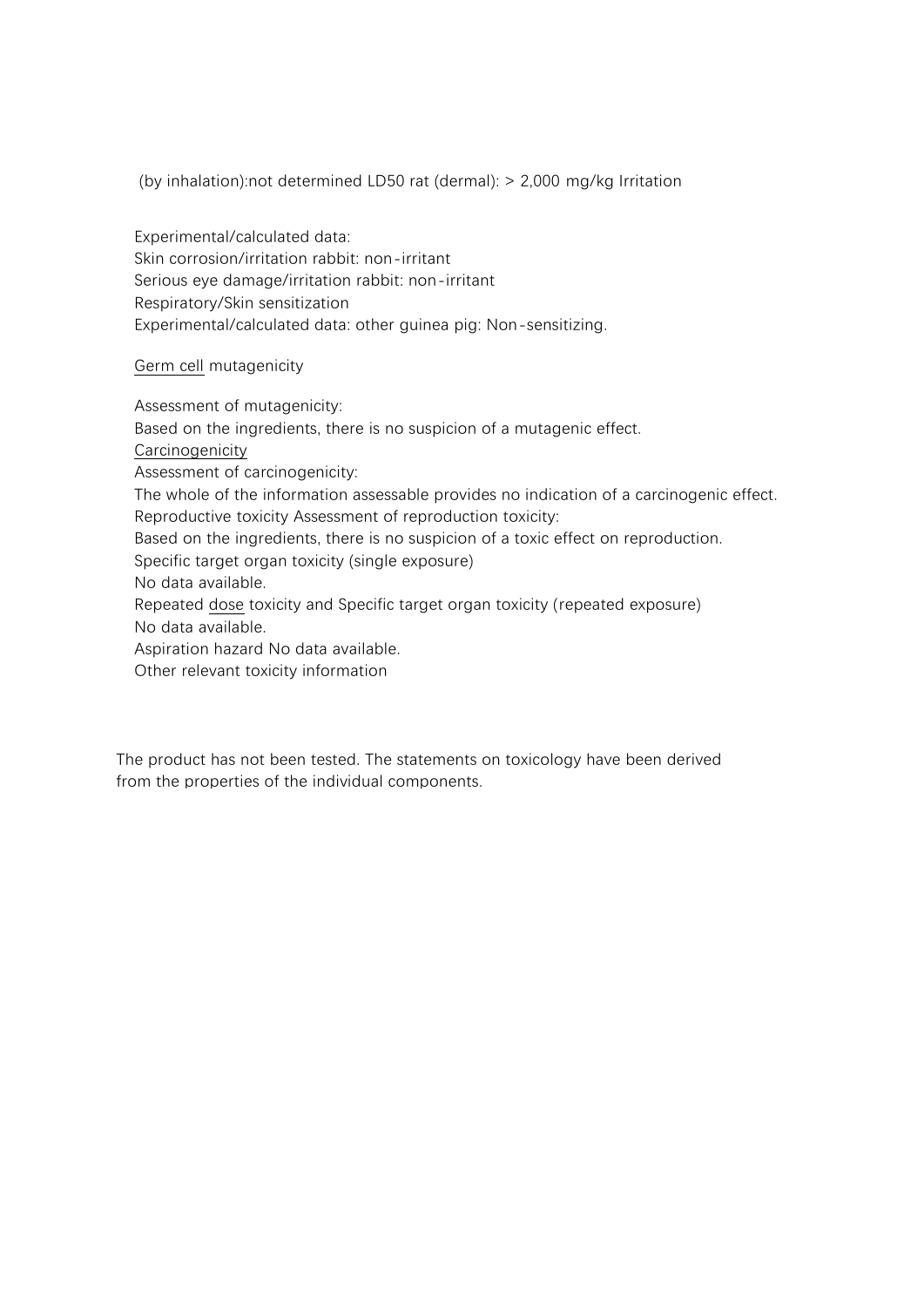# **SECTION 12: Ecological Information**

# **12.1. Toxicity**

Assessment of aquatic toxicity: There is a high probability that the product is not acutely harmful to aquatic organisms.

# **12.2. Persistence and degradability**

Assessment biodegradation and elimination (H2O): The product is virtually insoluble in water and can thus be separated from water mechanically in suitable effluent treatment plants.

Elimination information: Not readily biodegradable (by OECD criteria).

# **12.3. Bioaccumulative potential**

Bioaccumulation potential:

Accumulation in organisms is not to be expected. The product has not been tested. The statement has been derived from the properties of the individual components.

# **12.4. Mobility in soil**

Assessment transport between environmental compartments: Volatility: The substance will not evaporate into the atmosphere from the water surface.

# **12.5. Results of PBT and vPvB assessment**

According to AnnexXIII of Regulation (EC) No.1907/2006 concerning the Registration, Evaluation, Authorisation and Restriction of Chemicals (REACH): The product does not contain a substance fulfilling the PBT (persistent/bioaccumulative/toxic) criteria or the vPvB (very persistent/very bioaccumulative) criteria.

# **12.6. Other adverse effects**

The product does not contain substances that are listed in Annex I of Regulation (EC) 2037/2000 on substances that deplete the ozone layer.

# **SECTION 13: Disposal Considerations**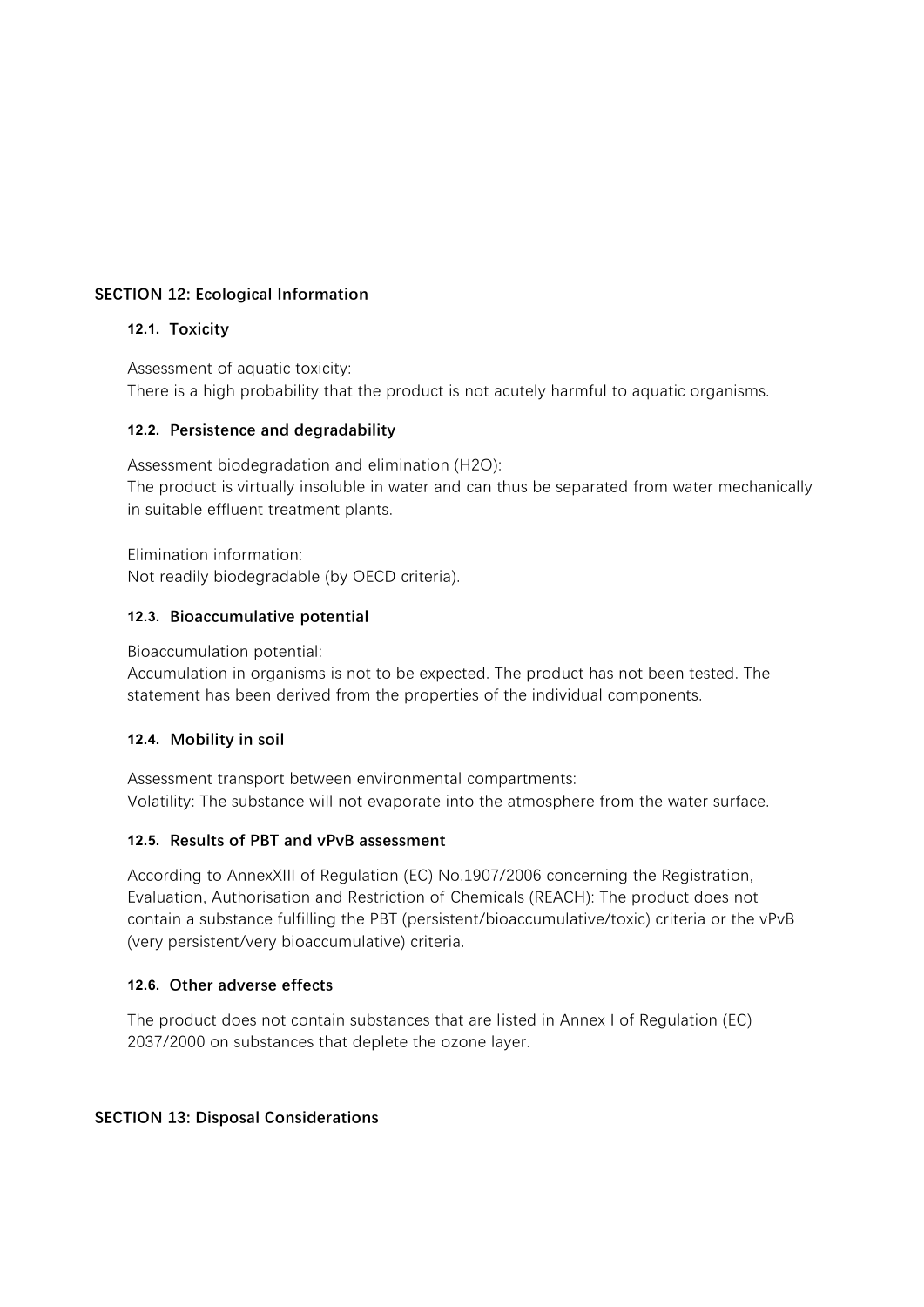# **13.1. Waste treatment methods**

Must be disposed of or incinerated in accordance with local regulations.

Contaminated packaging: Uncontaminated packaging can be re-used. Packs that cannot be cleaned should be disposed of in the same manner as the contents.

#### **SECTION 14: Transport Information**

**Land transport** ADR

|                                                                                                                                              | Not classified as a dangerous good under transport regulations                                                                                                                        |  |  |
|----------------------------------------------------------------------------------------------------------------------------------------------|---------------------------------------------------------------------------------------------------------------------------------------------------------------------------------------|--|--|
| UN number:                                                                                                                                   | Not applicable                                                                                                                                                                        |  |  |
| UN proper shipping name:                                                                                                                     | Not applicable                                                                                                                                                                        |  |  |
| Transport hazard class(es)                                                                                                                   | Not applicable                                                                                                                                                                        |  |  |
| Packing group:                                                                                                                               | Not applicable                                                                                                                                                                        |  |  |
| Environmental hazards:                                                                                                                       | Not applicable                                                                                                                                                                        |  |  |
| Special precautions for                                                                                                                      | None known                                                                                                                                                                            |  |  |
| user<br><b>RID</b>                                                                                                                           |                                                                                                                                                                                       |  |  |
| UN number:                                                                                                                                   | Not classified as a dangerous good under transport regulations                                                                                                                        |  |  |
| UN proper shipping name:<br>Transport hazard class(es):<br>Packing group:<br>Environmental hazards:<br>Special precautions for<br>user       | <b>Not</b><br>applicable<br><b>Not</b><br>applicable<br>applicable<br><b>Not</b><br>applicable<br><b>Not</b><br><b>Not</b><br>applicable                                              |  |  |
| Inland waterway transport                                                                                                                    |                                                                                                                                                                                       |  |  |
| <b>ADN</b>                                                                                                                                   |                                                                                                                                                                                       |  |  |
| UN number:<br>UN proper shipping name:<br>Transport hazard class(es):<br>Packing group:<br>Environmental hazards:<br>Special precautions for | Not classified as a dangerous good under transport regulations<br>applicable<br>Not<br>applicable<br>Not<br>applicable<br>Not<br>applicable<br><b>Not</b><br>applicable<br><b>Not</b> |  |  |

Transport in inland waterway vessel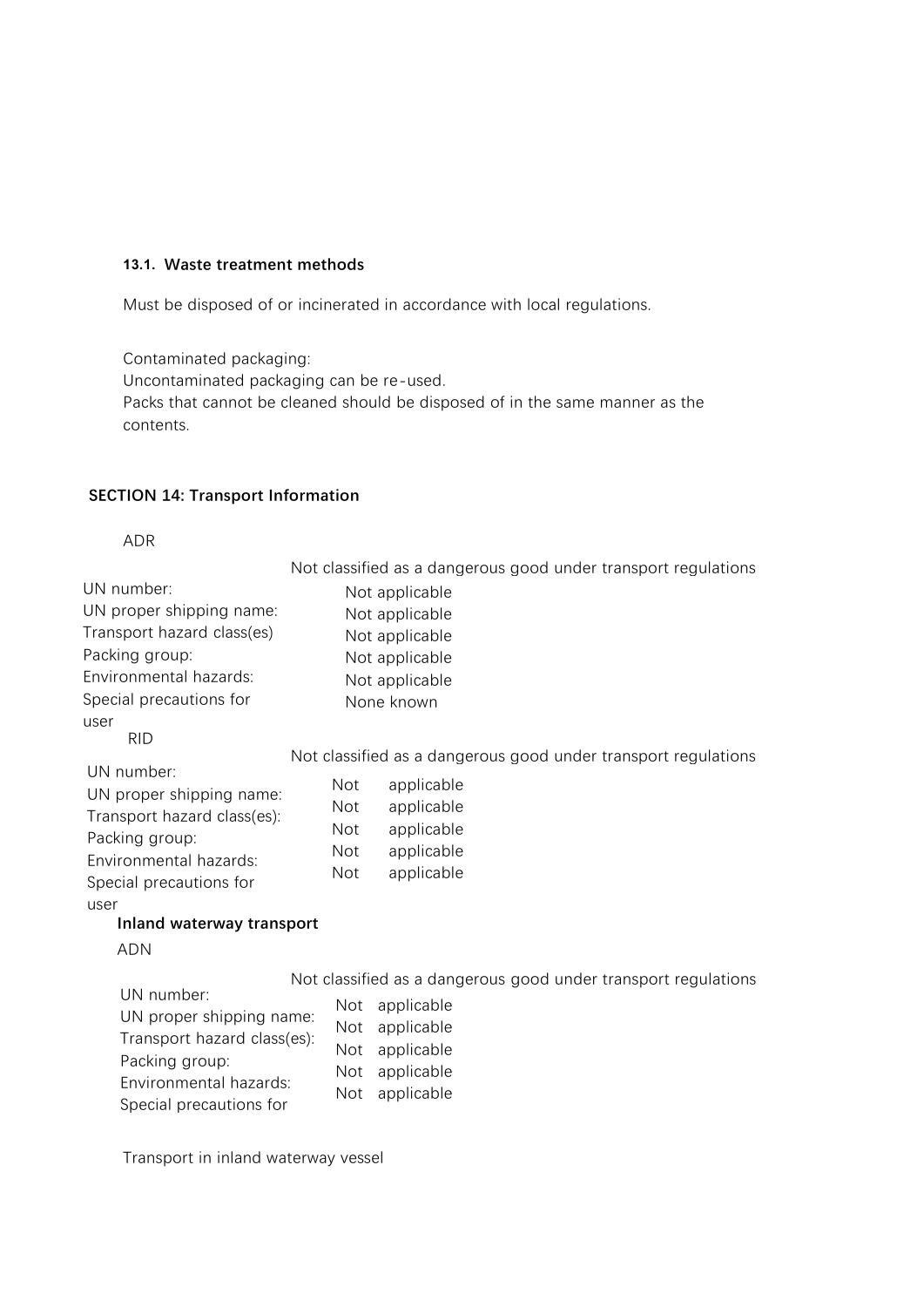# **Sea transport**

#### IMDG

|                           | Not classified as a dangerous good under transport |
|---------------------------|----------------------------------------------------|
| UN number:                | regulations                                        |
| UN proper shipping        | Not applicable                                     |
| name: Transport hazard    | Not applicable                                     |
| class(es): Packing group: | Not applicable                                     |
| Environmental hazards:    | Not applicable                                     |
| Special precautions for   |                                                    |

# **Air transport**

| IATA/ICAO                               |                                                                             |
|-----------------------------------------|-----------------------------------------------------------------------------|
| UN number:                              |                                                                             |
|                                         | UN proper shipping name: Not classified as a dangerous good under transport |
|                                         |                                                                             |
| Packing group:                          | Not applicable                                                              |
| Environmental hazards:                  | Not applicable                                                              |
| Special precautions for                 | Not applicable                                                              |
| user                                    | Not applicable                                                              |
| Transport hazard class(es): regulations |                                                                             |

# **14.1. UN number**

See corresponding entries for "UN number" for the respective regulations in the tables above.

# **14.2. UN proper shipping name**

See corresponding entries for "UN proper shipping name" for the respective regulations in the tables above.

#### **14.3. Transport hazard class(es)**

See corresponding entries for "Transport hazard class(es)" for the respective regulations in the tables above.

#### **14.4. Packing group**

# See corresponding entries for "Packing group" for the respective regulations in the tables **14.5. Environmental hazards**

See corresponding entries for "Environmental hazards" for the respective regulations in the tables above.